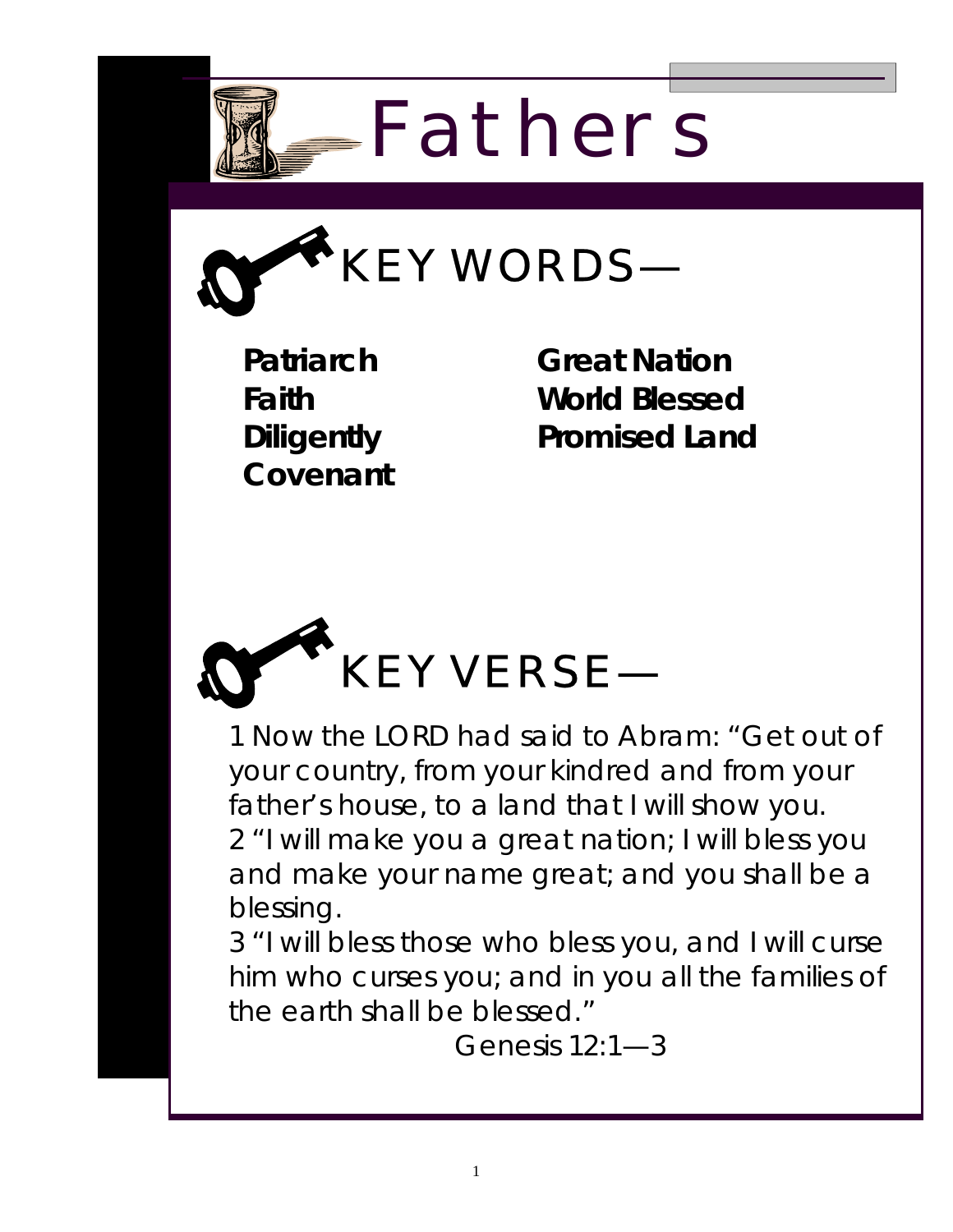# FATHERS—Essential Knowledge and Skills



## 4 Generations of Patriarchs:

Abraham & Sarah; Isaac & Rebekah; Jacob & Leah/Rachel; Joseph

### Jacob's Sons and Mothers:

Leah—Reuben, Simeon, Levi, Judah, Issachar, Zebulon Bilhah—Dan, Naphtali Zilpah—Gad, Asher Rachel—Joseph, Benjamin

## **DEFINITIONS**

"Patriarch"

- "Faith"
- "Diligently"
- "Covenant"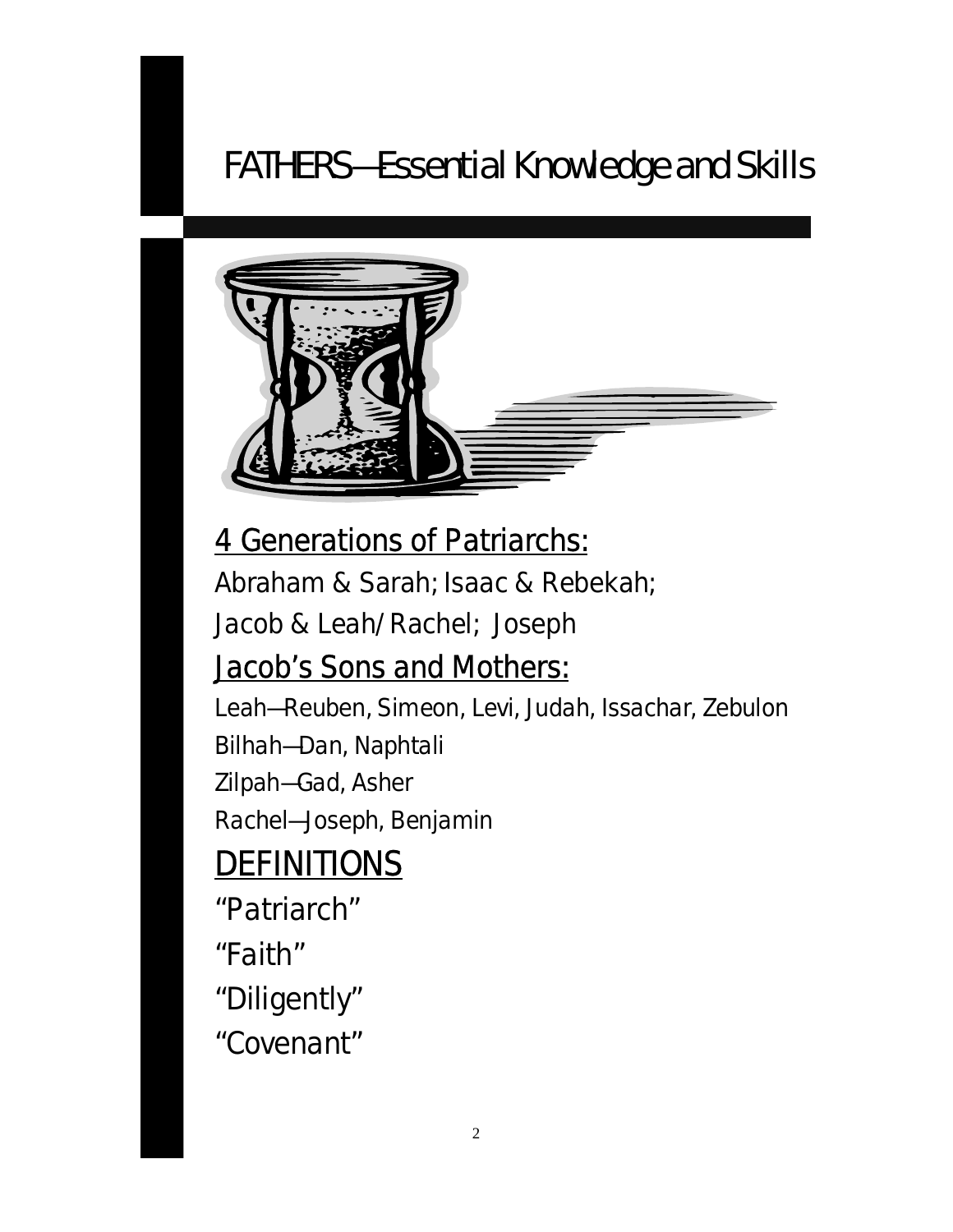# Timel ine Talk-Fathers



**F aith** 

**A braham** 

**T raveled** 

- **H omeland promised**
- **E sau and Jacob**
- **R ebekah and Rachel**
- **S odom and Gomorrah**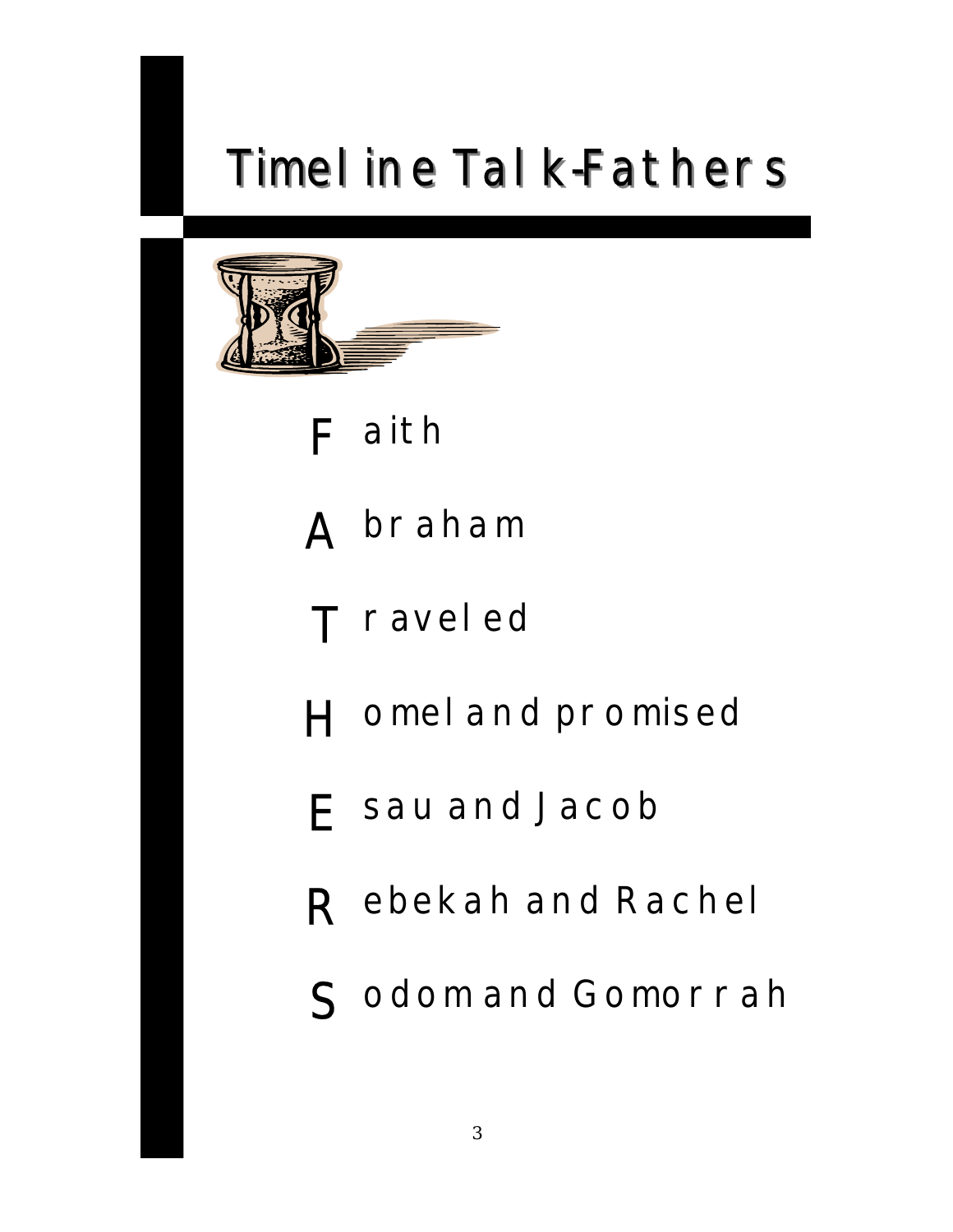

Abram traveled to Canaan from the city of Ur when God asked him to. *ABRAM*



 God promised Abram a great land, a great nation, a great name and that all the families of the earth would be blessed through him.



Abraham and Lot separated. Abraham to the Hill Country and Lot to the Plains of Jordan.

Sodom and Gomorrah were destroyed by fire.

Isaac was born to Abraham and Sarah. God asked Abraham to offer Isaac as a sacrifice, then kept him from it.



*THE SACRIFICE GOD PROVIDED*

Isaac married Rebekah and then twins, Esau and Jacob, were born to them.







Jacob got the birthright and blessing from Esau, them fled to the land of Haran. God appeared to him in a dream of a stairway to heaven.

Jacob worked for his uncle Laban 14 years for his two wives, Leah and Rachel.

Jacob became the father of twelve sons.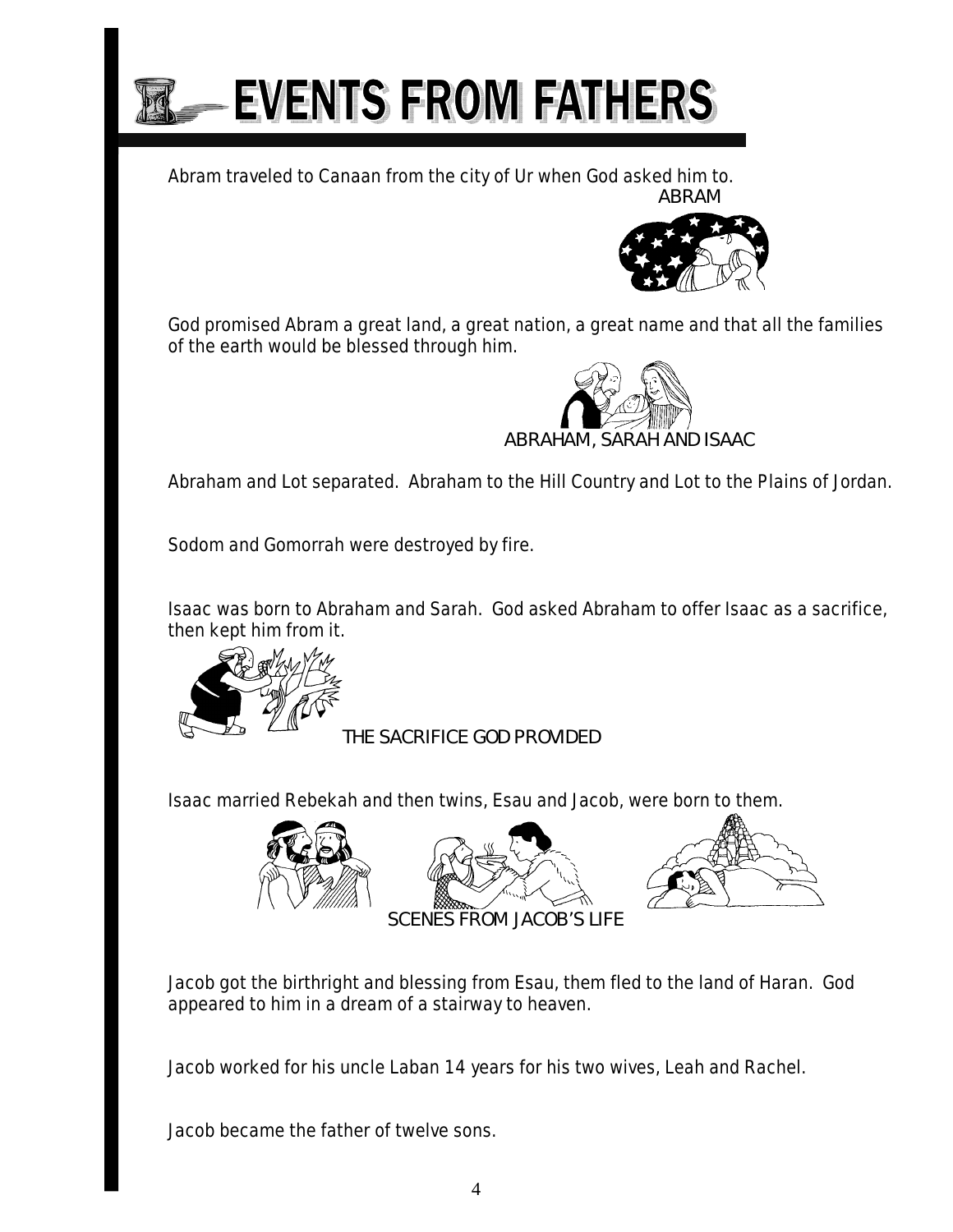Joseph, Jacob's favorite, was given a coat of many colors by his father. His brothers were jealous and sold him into slavery in Egypt.

Joseph became the governor in Egypt during a world wide famine.

Joseph's brothers came to Egypt during the famine. Joseph and his brothers were reunited, the family saved and brought to Egypt.



WHERE IT ALL HAPPENED (Genesis)

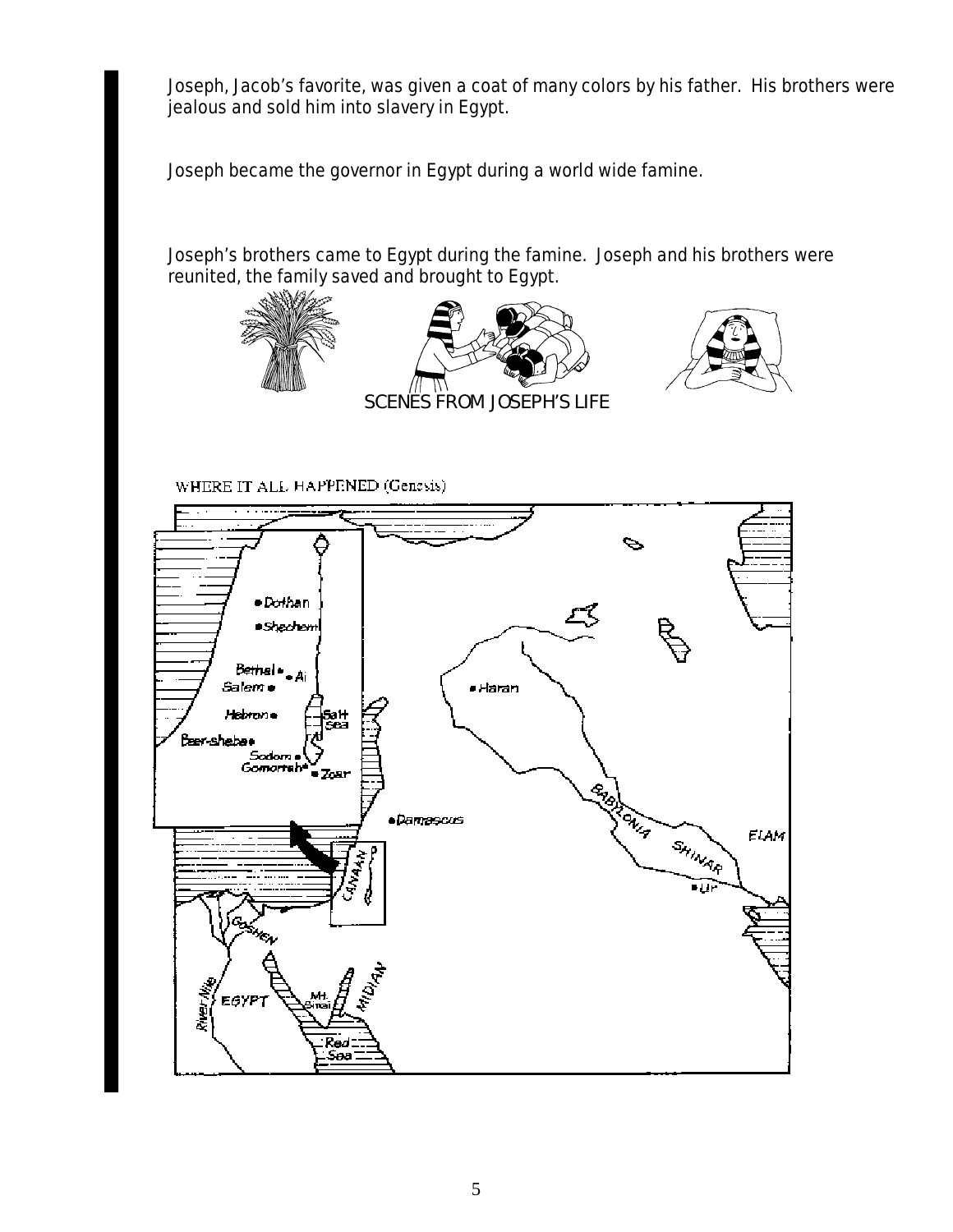# **NOAH TO ABRAM**

*Family Tree #2* 

#### **SONS OF NOAH:**

#### **SONS OF SHEM: SONS OF JAPHETH: SONS OF HAM:**

• Elam

• Asshr

- Gomer
- 
- **Arphaxad**
- Lud
- Aram
- Magog
- Javan
- Tubal
- 
- Meshech

• Tiras (these were the coastland people of the Gentiles)

• Cush (father of Babylonians, **Assyrians** 

• Put

• Mizraim (father of Egyptians and Philistines)

• **Canaan**  (father of the Canaanite peoples)

#### **ARPHAXAD'S LINE:**

- Sheleh
- Eber
- Peleg
- Reu
- **Scrug**
- **Nahor**
- **Terah**
	- ♦ **Abram**
	- Nahor
	- Haran
- **CANAAN, FATHER OF:**
- Hittites
- Amorites
- Jebusites
- Girgashites
- Hivites
- Arvadites
- Hamathites
- Arkites
- Zemarites

*"...and from there the LORD scattered them abroad over the face of all the earth." Genesis 11:9b*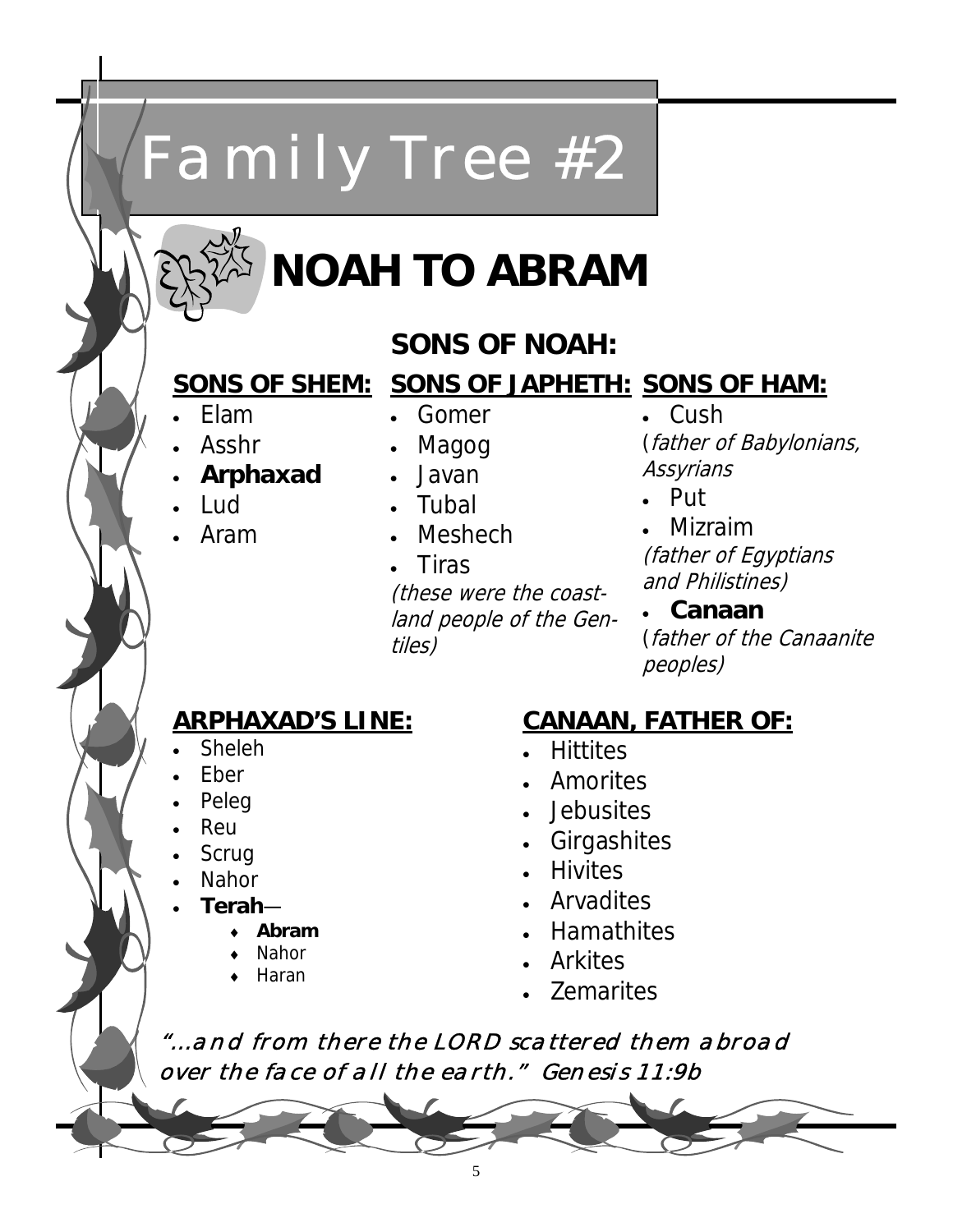

# **TERAH TO JACOB'S SONS**

#### **SONS OF TERAH:**

#### **ABRAHAM—**

• Ishmael (Hagar's Son)

**NAHOR—**  • Bethuel (Father of **Laban** and **Rebekah**)

**HARAN—** 

• Lot

• **Isaac**  (Sarah's Son; Son of promise)

#### **ISAAC & REBEKAH—**

- Esau
- **Jacob**
- **LABAN—**
- **Leah**
- **Rachel**

#### **JACOB'S 12 SONS:**

**OF LEAH—**  Reuben Simeon Levi Judah Issachar Zebulun

Dan Naphtali

**OF BILHAH— OF ZILPAH—**  Gad Asher

**OF RACHEL—**  Joseph Benjamin

*"...And in you all the families of the earth shall be blessed." Genesis 12:3b*